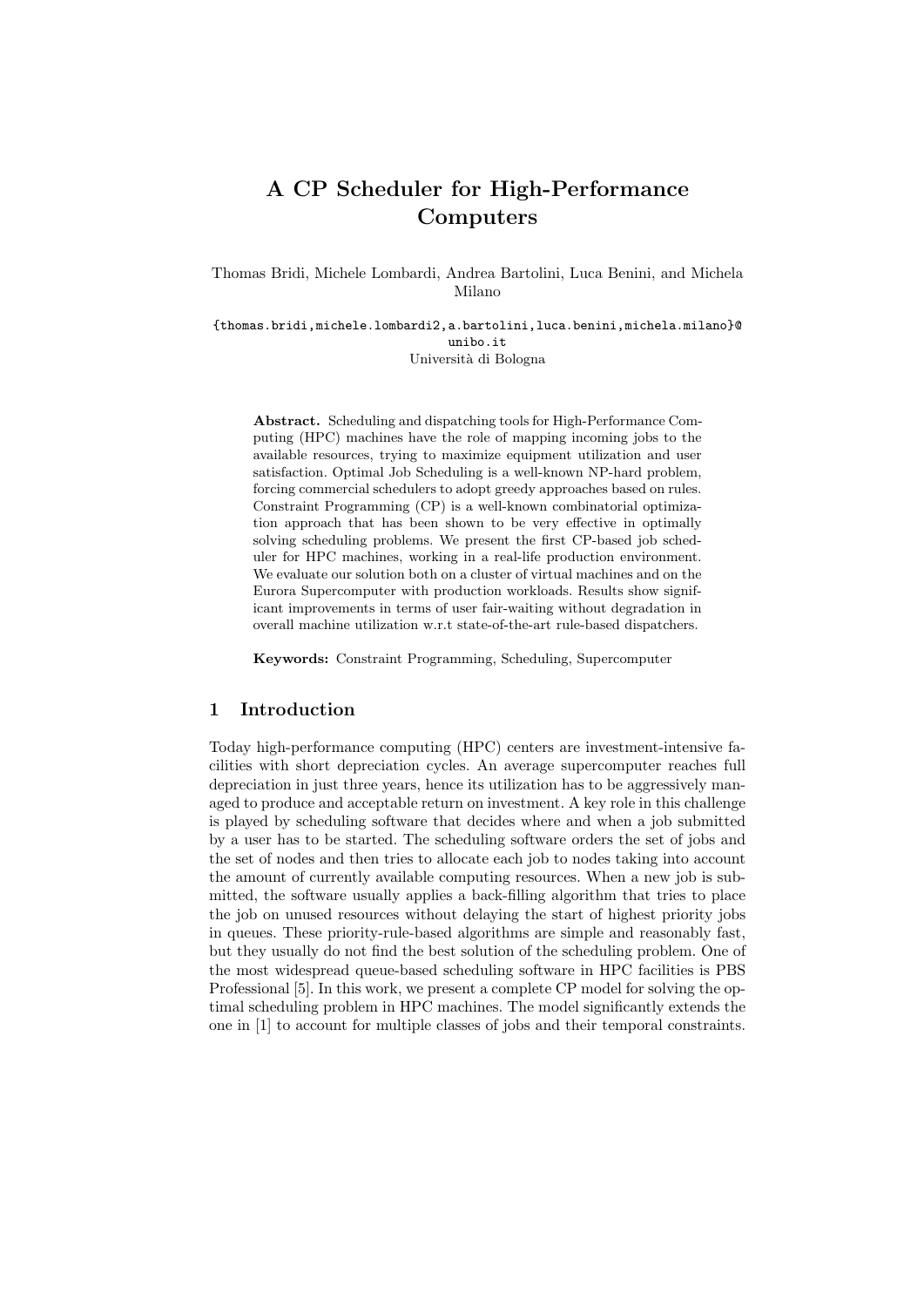#### 2 A CP Scheduler for High-Performance Computers

In addition, the solution space exploration strategies have been optimized for on-line use, taking into account the impact of the schedule computation time on machine utilization. The CP solver based on the new model has been embedded as a plug-in module within the software framework of a well-known commercial HPC scheduler [5] replacing it's scheduling engine. By linking our solver with a state-of-the-art HPC scheduling tool, we have been able to validate our approach on a real-life HPC machine, Eurora from CINECA (Consorzio Interuniversitario Calcolo Automatico). Experiments on Eurora demonstrate that the new scheduler achieves significant improvements in job waiting time with respect to the commercial scheduler used in CINECA, while at the same time maintaining high machine utilization. An experimental campaign on a wide range of synthetic workloads proves that the approach is flexible, robust and well-suited for integration in a portfolio of scheduling strategies to cover different levels of average machine utilizations. In section 3 we show an overview of the scheduling software running on the Eurora HPC machine. In section 4 we formally describe the problem of scheduling. In section 5 we describe the optimization techniques used to model the problem. In section 6 we present our optimization model and all the features implemented to make it desirable for a real HPC center. In section 7 we show results from simulations and from the Eurora supercomputer and we report statistics on the computational overhead. Finally in section 8 we show our conclusions.

# 2 Related work

The problem of batch scheduling is well-known and widely investigated. The interested reader can refer to [4] for a good survey of the scheduling algorithms used in HPC and computing clusters. Most of the algorithms described in [4] can be implemented withincommercial scheduling software by defining appropriate "scheduling rules". To the best of our knowledge, the only examples that apply optimization techniques to a scheduler in a production context is [2]. In this paper, the author present an optimization technique applied as an extension to the TORQUE scheduler. This extension replaces the scheduling core of the framework with a backfilling-like algorithm that inserts one job at a time into the schedule starting from a previous solution and then applies a Tabu Search to optimize the solution. This approach considers a job as a set of resources. This assumption drastically decreases the flexibility of the scheduler by avoiding the possibility for a job to request more than one node. In our work, instead, we consider a job as a set of nodes, each requiring a set of resources. In this way we maintain the flexibility of commercial schedulers (like TORQUE and PBS Professional) but we deal with a more complex settings w.r.t. [2].

#### 3 Eurora, Heterogeneous Supercomputer

Eurora is a heterogeneous HPC machine of CINECA. Eurora is composed of 65 nodes, one login node with 12 cores, 32 nodes with 16 cores at 3.1GHz and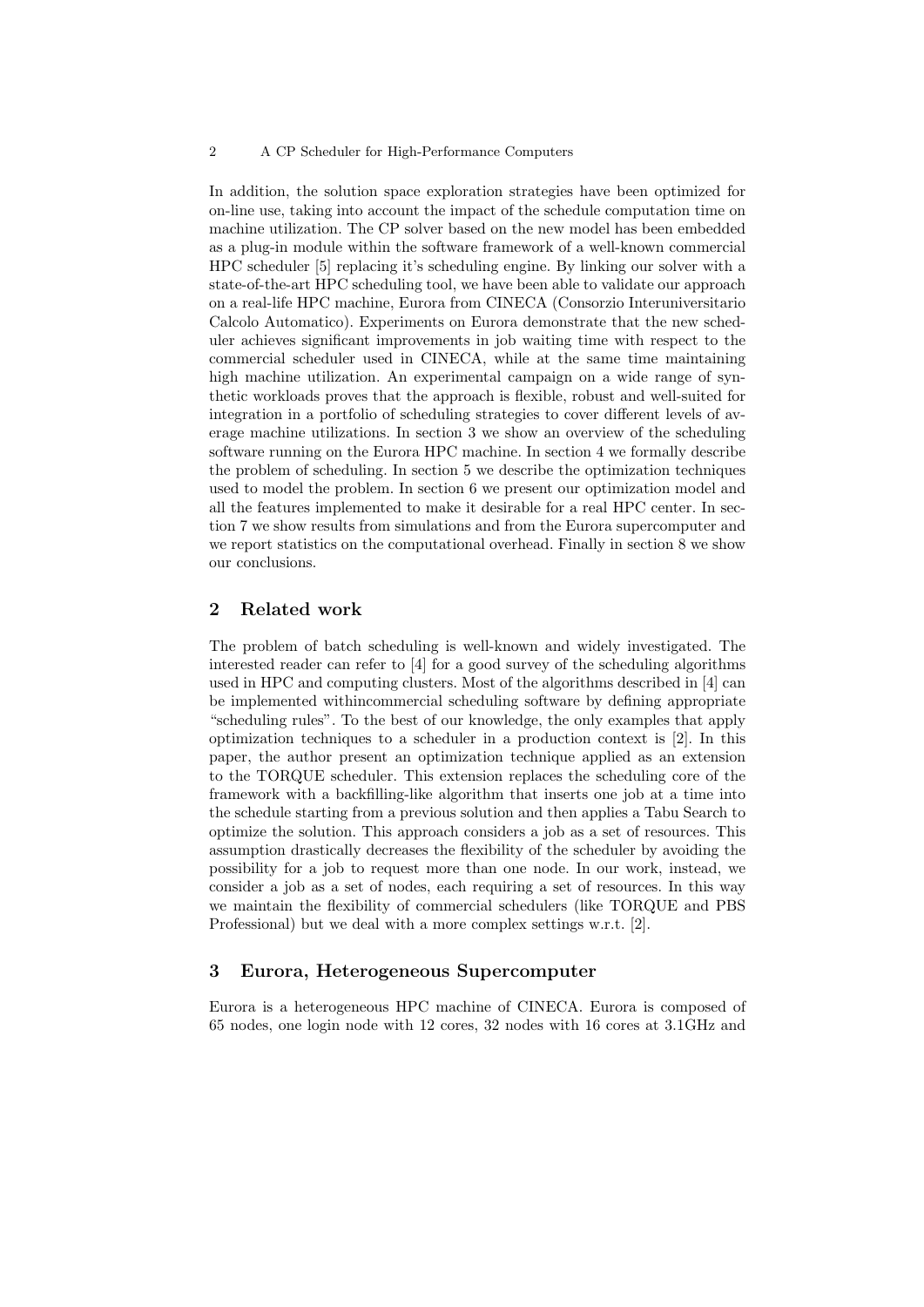2 GPU Kepler K20 each and 32 nodes with 16 cores at 2.1GHz and 2 Intel Xeon phi (MIC) each. Users from this HPC machine can submit a job that specifies the amount of resources, nodes and walltime to a queue; a queue is the place where job waits to be executed. Each queue has a name and a priority, after the submission. The scheduling software decides the start time and nodes where to execute the job. The scheduling and dispatching software currently used in Eurora is PBS Professional 12 from Altair; PBS Professional is a Portable Batch System [5] that schedules jobs based on rules. The original scheduler PBS sched can be disabled and replaced by with ad-hoc scheduling algorithms. We take advantage of this functionality to implement in a plug-and-play fashion our optimized scheduling policy.

### 4 The Scheduling problem

n this section, we formally describe the problem of on-line scheduling and dispatching of a supercomputer. The scheduling problem considers a set of jobs J and a set of queues  $Q$ . Every  $job_i$ , defined on the set  $J$ , is submitted in a specific queue  $q_i$  defined on the set Q. Each job, when submitted, has to specify its maximal duration  $d_i$ , the number of jobs units  $u_i$  (the number of virtual nodes required for the execution) and the amount of required resource  $r_{ijkl}$  (cores, memory, GPUs, MICs) for each job unit  $k \in [1..u_i]$  and for each  $l \in R$ , where R is the set of resource. Each node  $n_i$  of the system has a limit  $rl_{il}$  for each resource l, with  $j \in N$  where N is the set of nodes. We have to assign the starting execution time  $s_i$  and for each job unit  $ju_{ik}$  of the job  $job_i$ , the node  $n_j$  where it has to be executed. Given the current time t, the set of running jobs cannot be changed (migration is not supported), while the set of waiting jobs has to be allocated and scheduled on resources without exceeding their capacity at any point in time.

# 5 Constraint Programming

The technique used in this work to model the problem is Constraint Programming. A Constraint Program is defined on a set of variables, each defined on a discrete domain, and a set of constraints. Differently from Convex Optimization (like LP, ILP, etc...), with this paradigm we are not forced to have a convex polytope as solution set and a convex objective function. The global constraint we will use are:

- alternative(a, [b], C) : the constraint holds iff at least C activities from the vector  $[b]$  has the same start time and duration of the activity a.
- cumulative([s], [d], [r], L) : the constraint holds iff all the activities i defined by a starting at time  $s_i$ , a duration  $s_i$  and a resource requirement  $r_i$  never exceed the resource capacity L at any point in time.
- $-$  noOverlap(a, t, [s], [d]) : the constraint holds iff all the activities i with start time  $s_i$  and duration  $d_i$  do not overlap an activity with start time  $a$  and duration t (for each i we can have  $a \geq s_i + di \overline{OR} \ a + t \leq s_i$ ).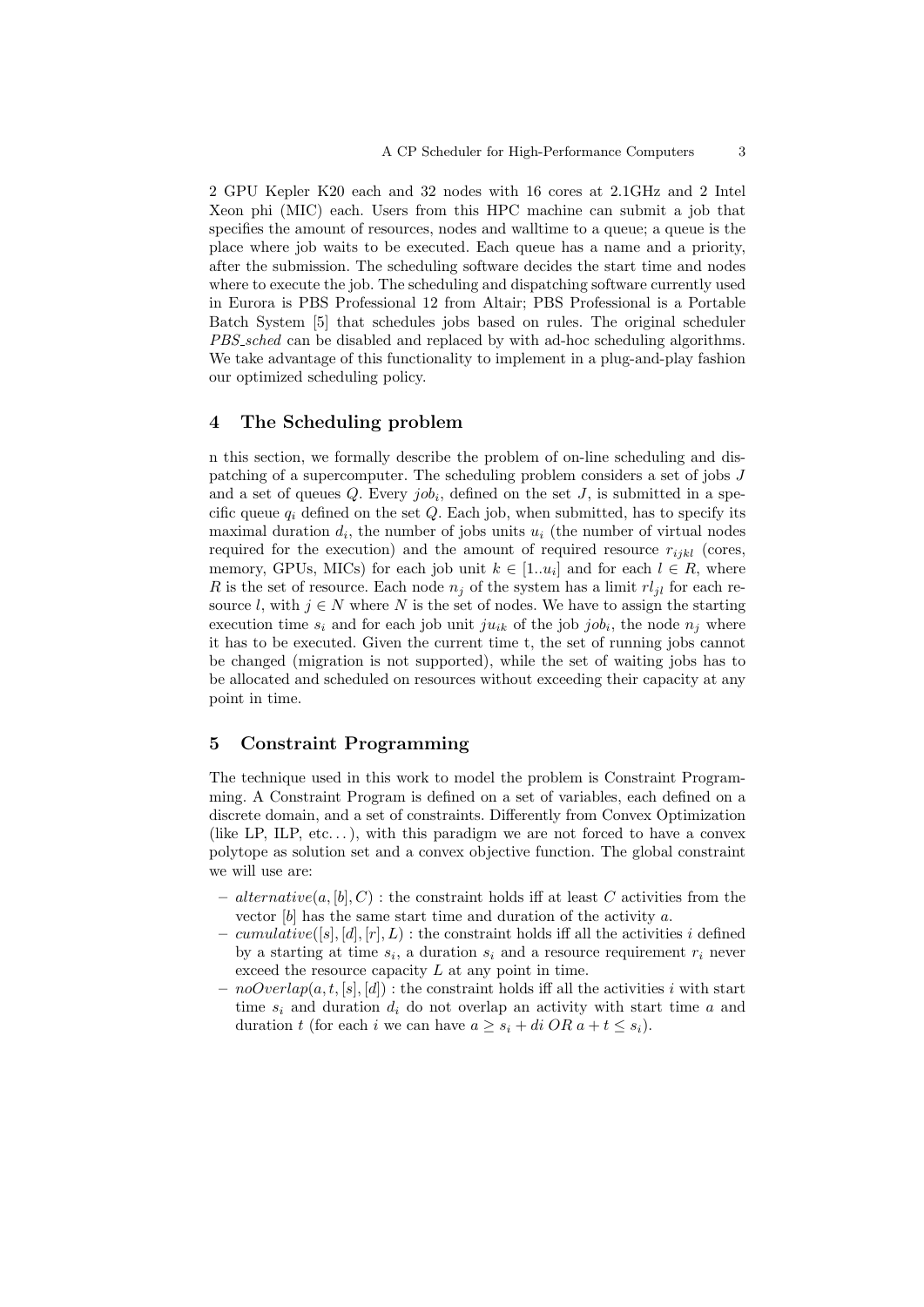#### 4 A CP Scheduler for High-Performance Computers

– synchronize $(a, [b])$ : the constraint holds iff the start time a is synchronized with each start time  $i$  of the vector  $[b]$ .

# 6 CP Model

Starting from the work in [1] we create a model that contains all the requirements and services needed by supercomputers in production. For every job  $i$  we have a Conditional Interval Variables (CVI, see [3])  $job_i$ . A CVI represents an interval variable. The domain of a CVI is a subset of  $\{\perp\}\bigcup \{[s, e)|s, e \in Z, s \leq e\}$ . If a CVI has domain ⊥, this variable does not belong to the model and it is not considered in the solution process. A job's CVI contains the job walltime  $d_i$ specified by the user. For every job we have also a matrix  $UN_i$  of  $MxP_{ij}$  of CVIs, where M is the number of nodes in the system and  $P_{ij}$  is the maximum number of job units dispatchable in the jth node. These elements assume the value  $s(i)$  if the *i*th job uses the node *j*, the value bottom otherwise. R is the set of resources of the node,  $A$  the set of jobs in a queue and  $B$  the set of running jobs. The base model created is described in 1. With the alternative constraint, we introduce the possibility for every job unit to be displaced in a node partially used by another job unit of the same job. The cumulative constrain the set of jobs start times.

$$
jobi \ge t \quad \forall i \in A
$$
  
\n
$$
jobi = s(b) \quad \forall i \in B
$$
  
\n
$$
alternative(jobi, UNijk, ui) \forall i = 1..N
$$
  
\n
$$
cumulative(UNijk, diPij, rijkPij, rljl) \forall k = 1..M, l \in R
$$
  
\n(1)

Equation 2 represents the objective function used in this model. This function takes the job waiting-time weighted on the expected waiting time  $(ewt<sub>i</sub>)$  of the queue where the job is submitted. This objective function is designed to optimize the jobs waitings paying attention to the fairness of these. This mean that waitings have to be distributed taking into account the priority of the jobs.

$$
\min z = \sum_{i=1}^{n} \frac{s_i - q_i}{ewt_i} \tag{2}
$$

### 7 Experimental Results

We have evaluated the performance of our scheduler in two distinct experimental setups, namely (1) in a simulated environment on Virtual Machines (VM); and (2) on the actual Eurora HPC machine. The PBS software can be configured in different modes to suit the purpose of the system administrator. the following experiments consider two different PBS setups:

1. The CINECA PBS configuration (referred to as PBSFifo): this setup uses a FIFO job ordering, no preemption, and backfilling limited to the first 10 jobs in the queue.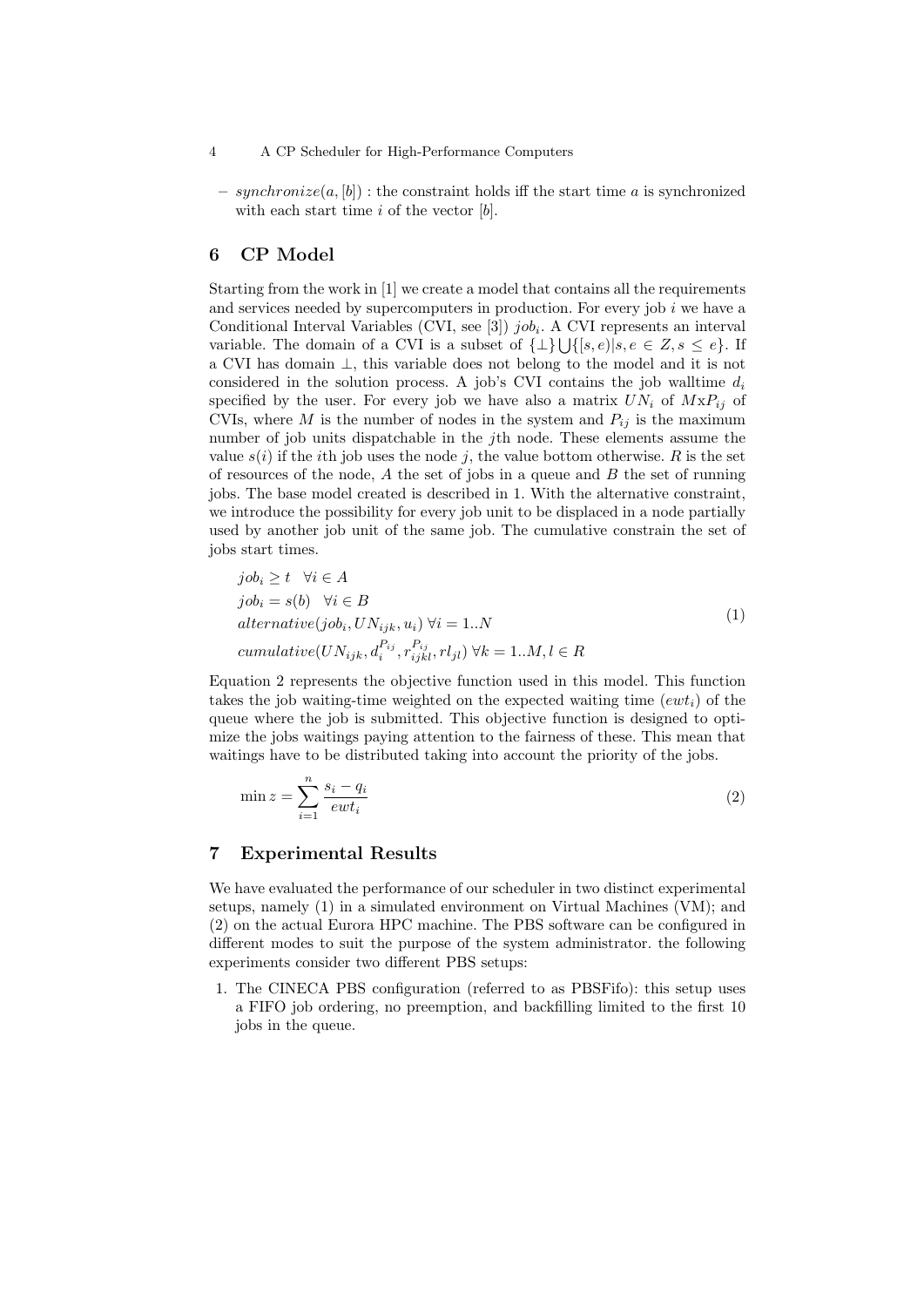| Test 1  |         |       | Test 2 |                                                |                                                                                                                    |
|---------|---------|-------|--------|------------------------------------------------|--------------------------------------------------------------------------------------------------------------------|
|         |         |       |        |                                                |                                                                                                                    |
| 152.94  |         |       |        |                                                | 2441,3                                                                                                             |
| 65      | 60      | 46    | 234    | <b>200</b>                                     | 376                                                                                                                |
| 1298810 | 1223690 |       |        |                                                | 16774800                                                                                                           |
| 0.47    | 3.14    | 11.45 | 1.02   | 15.47                                          | 34,82                                                                                                              |
|         |         |       | 137.74 | 119.77<br>$\pi$ 11 4 $\pi$ 14 1 $\pi$ 10 $\pi$ | PBSFifo PBSWalltime CP Sched.  PBSFifo PBSWalltime CP Sched. <br>1034,2<br>853,681<br>1003970 16798300<br>13693000 |

Table 1: Test 1 and Test 2 results

2. A PBS configuration (referred to as PBSWalltime) designed to get the best trade-off between waiting time and computational overhead: this setup employs a strict job ordering (by increasing walltime), no preemption and backfilling limited to the first 400 jobs.

#### 7.1 Simulation-based tests

We have designed the simulation so as to evaluate the performance of our CP scheduler w.r.t. PBS. The experiments differ under a wide range of conditions with respect to number of jobs, job units, and platform nodes. The goal is to assess the scalability of both approaches and their ability to deal with workloads having different resource requirements and processing times. The quality of the schedules was measured according to a number of metrics. Specifically, we have defined:

- Weighted queue time  $(WQT)$ : sum of job waiting-times, each divided (for fairness) by the maximum wait-time of the job queue.
- Number of late jobs  $(NL)$ : the number of jobs exceeding the maximum waittime of their queue.
- Tardiness (TR): sum of job delays, where the delay of a job is the amount of time by which the maximum wait-time of its queue is exceeded.
- Average overhead  $(AO)$ : average computation time of the scheduler.

In test 1 we simulate all the 65 Eurora nodes: the results are in Table 1. Our model manages to outperform considerably PBSFifo and PBSWalltime in terms of all the metrics related to waiting time and delay. In test 2 tested a 65 nodes configuration with a larger number of jobs (namely 700): the results are reported in Table 1. Due to the large number of jobs and (more importantly) job units, in this case, our framework was forced to employ the overhead reduction techniques. Such techniques are indeed effective in limiting the overhead, but they also have an adverse effect on the quality of the model solutions. As it can be seen in the table, our model yields a small improvement in tardiness w.r.t. PBSFifo, a small increase in the total time in queue, and a considerable increase of the number of late jobs, the WQT, and the weighted tardiness.

### 7.2 Execution on Eurora

Thanks to our modeling and design from Section 6, we have managed to obtain a scheduling system that is mature enough to be deployed and evaluated on the